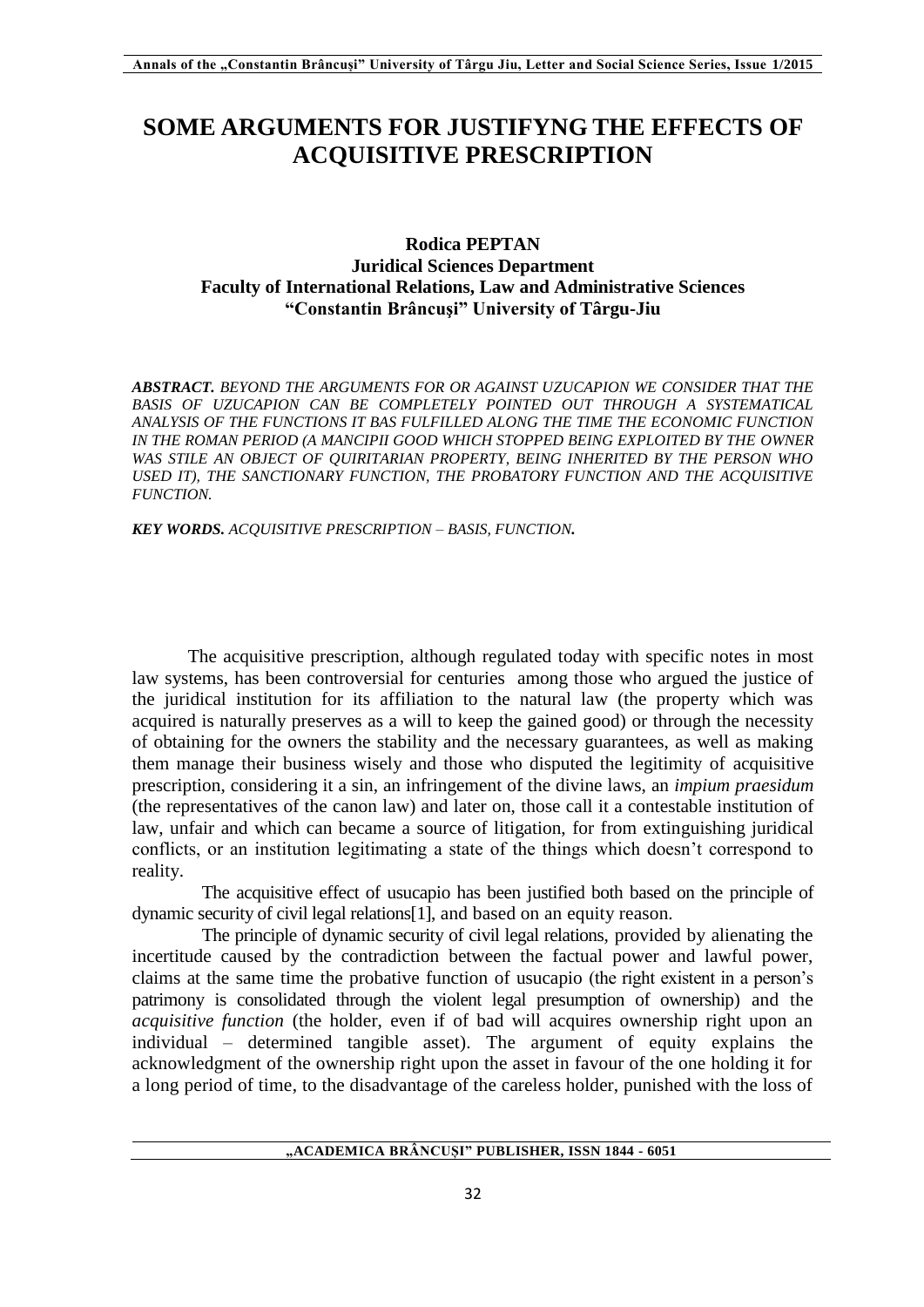its ownership right. But this punishment of *verus dominus* (which could be criticised for the inconsequence of its enforcement to any owner that has neglected its asset for a period long enough to prescribe) is more a consequence of the acquisitive effect than a function.

The acquisitive function of usucapio reflected in the acquisitive effect does not contradict with the provisions of *art. 44* from the *Romanian Constitution*, as revised, or with the provisions of *art. 1* from *Protocol no. 1 additional to the European Convention for defending human rights and fundamental liberties*[2].

As far as the notions of *guaranteeing* and *protecting* the right of private property referred to by *art. 44, par. 2 phrase I* of the *Constitution*[3], as revised are concerned, the *guarantee* "*operates in the vertical relations and is, from the point of view of substantial law, public or private, a protective shield against possible abuses from public authorities",* and *protection* of the private property law assigns the procedural legal means that the lawmaker has to create in order to guarantee this right.

*Art. 1* of *Protocol no. 1 additional to the European Convention*[4], says in its first paragraph, in the meaning that "*nobody may be deprived of its property*", still*,* the imperativeness of the text is decreased by the exception, *"except for a cause of public utility and under the conditions provided by the law and by the general principles of international law."* This article, as resulted from *par. 2*, does not prevent member states to adopt the regulations "*that it considers necessary*", regarding *"the use of assets"* if they comply with the general interest like the ones admitting the in legal acts the existence of extinctive or acquisitive property effects in the horizontal relations, even without the owner's approval.

The double face of acquisitive prescription – liberty depriving, from the real owner's point of view and the consolidation of a right it has known as its for a long time, from the good-will usucapio owner's point of view, availing itself of the acquisitive effect, as a benefit of the law, from the point of view of the bad-will usucapio owner's point of view - allows various interpretations of *art. 1* of *Protocol no. 1* to *the European Convention,* both in the meaning of a conflict between this legislative text and the effects of the acquisitive prescription and reversely, in the meaning that this effects are not a violation in the private property right, as long as it is exercised in compliance with the law.

 Such an interpretation, from various points of view, is also provided by ECHR in two decisions sentenced in the same case, at a distance of two years.

Towards the end of 2005 (15<sup>th</sup> of November 2005), through ECHR Resolution, given in the case of J. A. Pye (Oxford) versus the Great Britain, as, in a plastic formula, it was suggestively said regarding its controversial ground, the institution of usucapio "the bullet zinged by its ear": one of ECHR Chambers decided that the British legislation regarding acquisitive prescription breaches *art. 1* of *Protocol no. 1 to the European Convention*.

In short, within the decision reasons, it was appreciated that, in the case of fields not recorded in land registries, the institution of acquisitive prescription serves in preventing legal insecurity and guaranteeing the reality of a non-contested ownership of a field, the importance of such objectives becomes debatable in the case of fields included in land registries, that facilitates the identification of the legal status of the field. It next showed that states may really determine public interest regarding the loss of the ownership right upon the asset in favour of third parties, as an effect of fulfilling the term of acquisitive prescription[5], but the fact that the owner is deprived of its asset without receiving a compensation in return is an excessive individual task that may break "the right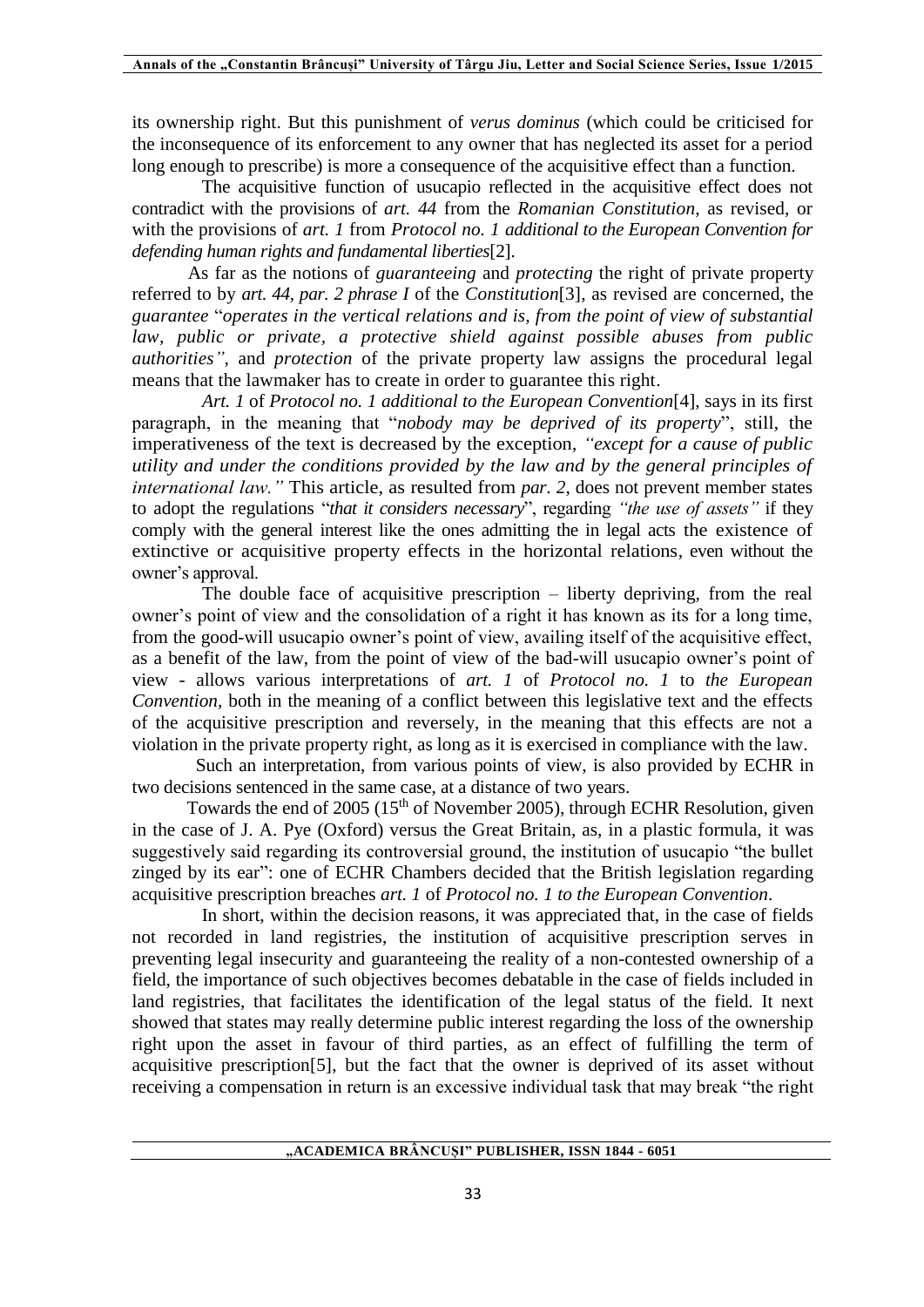balance" between the exigencies of public interest and the right for assets respect, therefore a breach of man's patrimonial rights*.* ECHR Chamber decided with a very small majority (four votes against three, the divergent separate opinion being common for all the three judges voting against the solution) that there is a breach of *art. 1 from Protocol no. 1*.

Following a request of the British government, re-examined by the Great Chamber of ECHR, (ECHR Resolution, the Great Chamber from  $30<sup>th</sup>$  of August 2007 in the case of J. A. Pye (Oxford) Ltd versus the United Kingdom of Great Britain) that reached a different conclusion, considering that the penalty of owner's omission to protect its asset is not excessive in case of its usucapio.

Unlike the Chamber that analyzed the circumstance as ownership depriving, the Great Chamber analyzed it as a regulation of assets use, in which case there was no problem for giving compensations, and as far as the procedural protection is concerned for the owner recording in land registries, it was decided that complaining companies had the possibility to submit the action for the recovery of possession, thus interrupting the prescription term.

## **REFERENCES**

- *[1].* For the difference between the principle of dynamic security of civil legal relations, also called the principle of legal circuit security, and the principle of static security of civil legal relations, being in conflict, the first one on the owner's side and the latter affirmed in the continuity of the rights within the patrimony of a person, , as long as no consent has been given for alienation by the one claiming to be the real owner of the right, V. Stoica., *Civil Law. The Main Realy rights*, Vol. II, Humanitas Publishing House, 2006, p. 622. The author shows next that only when *"there are solid grounds for accepting a breakage in this continuity […] the dynamic aspect of the principle of civil legal relations security is revealed."*
- [2]. *The European Convention for defending human rights and fundamental liberties shall be referred to as* "*The European Convention*". *The European Convention and Protocols no. l, 2,4, 6, 7, 9* and *10* to this convention were ratified by Romania through the Law no*. 30 from 18th of May 1994 regarding the ratification of The European Convention for defending human rights and fundamental liberties and additional protocols to this convention*, published in the Official Gazette, Part I, no. 135/31 May 1994, completed through the Law no*. 79/ 6 July 1995 regarding the ratification of the Protocol no. 11 to The European Convention for defending human rights and fundamental liberties regarding the restructuration of the control mechanism established in the convention, concluded at Strasbourg on 11 May 1994 (* O.G., Part I, no. 147/13 July 1995), *Law no. 33 from 25th of February 1999 for the ratification of the European Agreement regarding the persons taking part in procedures in front of the European Court of Human Rights, adopted at Strasbourg on 5th of March 1996 (*O.G., Para I, no. 88/02 March 1999), *Law no. 7 from 9th of January 2003 for the ratification of the Protocol no. 13 to The European Convention for defending human rights and fundamental liberties regarding the abolishment of the death penalty concluded at Vilnius on 3 May 2002*, (O.G, Part I, no. 27 /20 January 2003), *Law no. 345 from 12 July 2004 for approving the withdrawal of the reserve submitted by Romania for art. 5 of The European Convention for defending human rights and fundamental liberties, adopted at Rome on 4th of December 1950*, (O.G., Part I, no. 668/26 July 2004), *Law no. 39 from 17th of March 2005 regarding the ratification of the Protocol no. 14 to The European Convention for defending human rights and fundamental liberties, adopted at Rome on 4th of November 1950, regarding the amendment of the control system of the Convention, adopted at Strasbourg on 13th of May 2004, (*O.G., Part I, no. 238/22 March 2005) and through the *Law no. 103/25 April 2006 for the ratification of the Protocol no. 12 to The European Convention for defending human rights and fundamental liberties, adopted at Rome on 4th of November 2000*, (O.G., Part I, no. 375/2 May